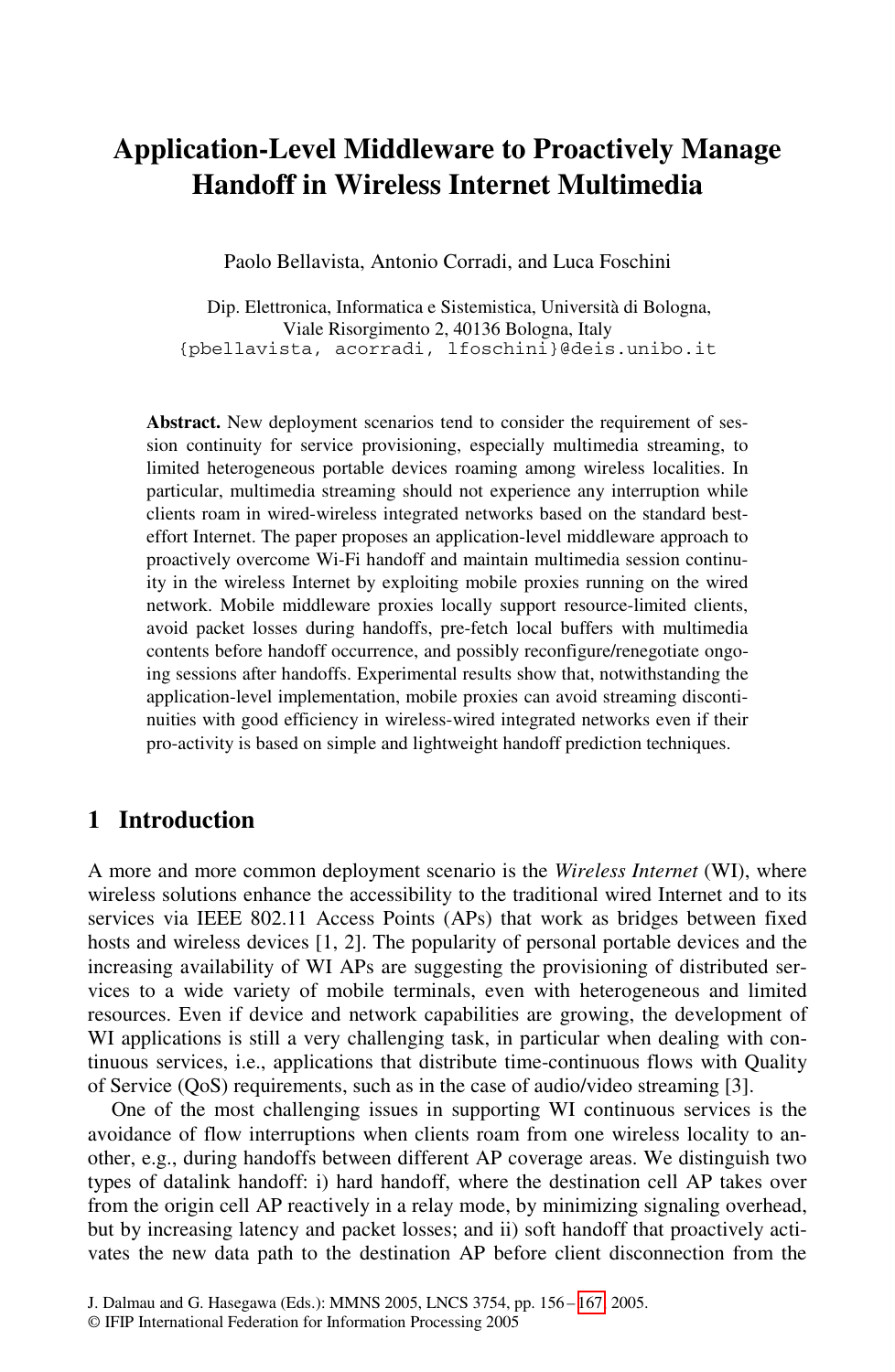origin cell [4]. The Wi-Fi standard specification adopts hard handoff, thus complicating the development and deployment of continuous services [5].

All the above issues call for novel middlewares aimed at providing session continuity to multimedia services and capable of operating service management operations to fit the dynamic properties of deployment environments, in particular to overcome handoff-specific continuity issues. The paper proposes an innovative mobile middleware integrated with an original lightweight mechanism for Wi-Fi handoff prediction. One of the paper core claims is the opportunity of working at the application level to dynamically handle handoffs in WI multimedia: only middleware infrastructures that can access application-level information (characteristics of exchanged multimedia flows, user preferences, installed software, …) can effectively take over client/server responsibility of application components and can perform the challenging operations of handoff handling on their behalf, thus facilitating the design and implementation of WI multimedia applications. In addition, we claim the suitability of middleware solutions based on mobile proxies that work as intermediate entities to assist and support client devices in scarcity of resources: this architecture guideline permits to introduce proxies whenever in need over the service path, to flexibly handle and adapt multimedia flow delivery without leaving the whole management burden to client/server endnodes; mobile proxies can predict client handoff in advance and migrate to follow client movements, by exploiting pre-fetched data to sustain streaming until the completion of needed flow re-directions.

The paper describes a proactive handoff management solution integrated with our Mobile agent-based Ubiquitous multimedia Middleware  $(MUM)^1$ , an applicationlevel proxy-based infrastructure to support both streaming quality adaptation and session continuity, independently of WI client roaming [6]. On the one hand, MUM performs quality of service management by exploiting mobile middleware proxies dynamically distributed to intermediate nodes along the activated service paths between clients and servers. On the other hand, MUM provides session continuity by predicting client movements and by proactively activating service path reconfiguration to accelerate application-level handoff. The paper also presents a thorough evaluation of the handoff management performance of the MUM middleware in a wide-scale simulated deployment environment, by taking into consideration the different handoff situations, i.e., micro/macro/global handoffs, as described in the following. The reported experimental results show that, notwithstanding the portable Java-based implementation, MUM prediction-based handoff management avoids streaming interruptions in most common deployment scenarios.

# **2 Design Guidelines for Handoff Management Infrastructures**

We claim the need for application-level middlewares based on the introduction of mobile proxies to ease the design and implementation of WI continuous services by providing flexible solutions to crucial mobility issues, e.g., application-specific caching and filtering, QoS management, and interoperable session control (see also the

-

<sup>&</sup>lt;sup>1</sup> Additional information, experimental results, and the prototype code of the MUM middleware are available at http://lia.deis.unibo.it/Research/MUM/.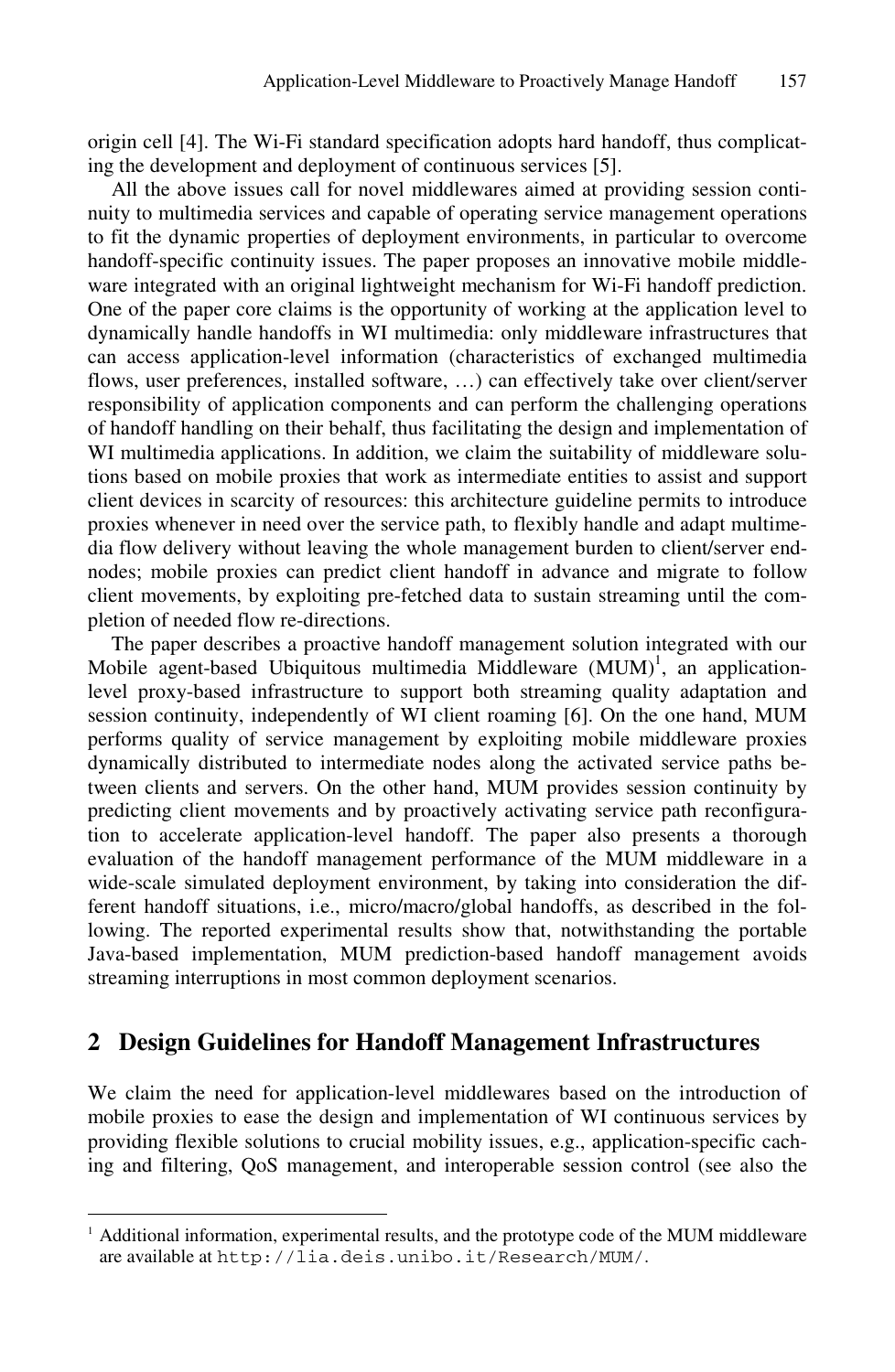related work section) [7, 8]. Let us introduce some of the benefits that applicationlevel support solutions can provide with an example. Consider two users, Alice and Bob, who have subscribed for the same video broadcasting service to watch daily news while commuting by bus. The video broadcasting service is delivered through a 4G network composed by Wi-Fi hotspots, deployed at the bus station and at bus stops, and by a UMTS infrastructure deployed over the traversed city districts. Bob accesses the service from his full-fledged laptop and has subscribed for gold quality, i.e., maximum resolution and best possible network QoS, while Alice exploits a Personal Digital Assistant (PDA) and has subscribed for a bronze quality level (small frame size and no QoS guarantees at all). One day, Alice and Bob are sitting on the same bus when a vertical handoff between the Wi-Fi and the UMTS networks occurs due to the bus leaving the Wi-Fi enabled station: application-level middlewares can react to the discontinuity in available bandwidth by properly adapting provisioning depending on the differentiated profiles of Alice and Bob: Bob's video frames should become smaller while he continues to access the broadcasting service; Alice should have her service downscaled to only-audio streaming.

We claim that middlewares should relieve client/server application components from the above, possibly complex, handoff handling operations. Moreover, handoff management should be realized at the application layer since only this abstraction level offers the needed flexibility and expressiveness. Let us state that lower-layer handoff management solutions could neither take service-dependent decisions nor perform management operations selectively, e.g., only for WI multimedia.

In addition, handoff management middlewares should be aware of the runtime characteristics of provisioning environments: for instance, Wi-Fi implements hard handoff, while other networks, as UMTS, implement soft handoff (during handoffs, UMTS clients can receive packets from both the old and the new AP); by focusing on Wi-Fi networks, handoff duration greatly depends on client card implementation [9]. The application level is the most suitable to provide middleware supports with full context awareness [10]. Moreover, handoff management can benefit from multimedia flow tailoring to fit provision-time changing characteristics of execution environments: when Alice and Bob roam from the Wi-Fi network to the UMTS one, the handoff management middleware should degrade the broadcast QoS to fit UMTS bandwidth. We claim that middleware components should mediate and manage service adaptation: only an infrastructure at the application-level can properly exploit applicative protocols such as RealTime Protocol (RTP), Session Initiation Protocol (SIP), and RealTime Streaming Protocol (RTSP), to adjust service provisioning by acting as a mediator between clients and servers [7, 11].

Moreover, we claim that handoff management should exploit the introduction of mobile proxies. The current Internet is already populated by several kinds of proxies (for caching, authentication, re-directing, …) and we claim that proxy-based architectures will spread more and more in the future as the most suitable design choice in the WI era. The exploitation of intermediate proxies is an effective alternative to designing and implementing fat clients/servers, specialized for peculiar characteristics of the provisioning environment. Proxy-based architectures can act as the middleware glue to extend client/server capabilities with new facilities, as in the addressed case of proactive handoff management, which should otherwise be replicated for each specific application, with higher development and deployment costs.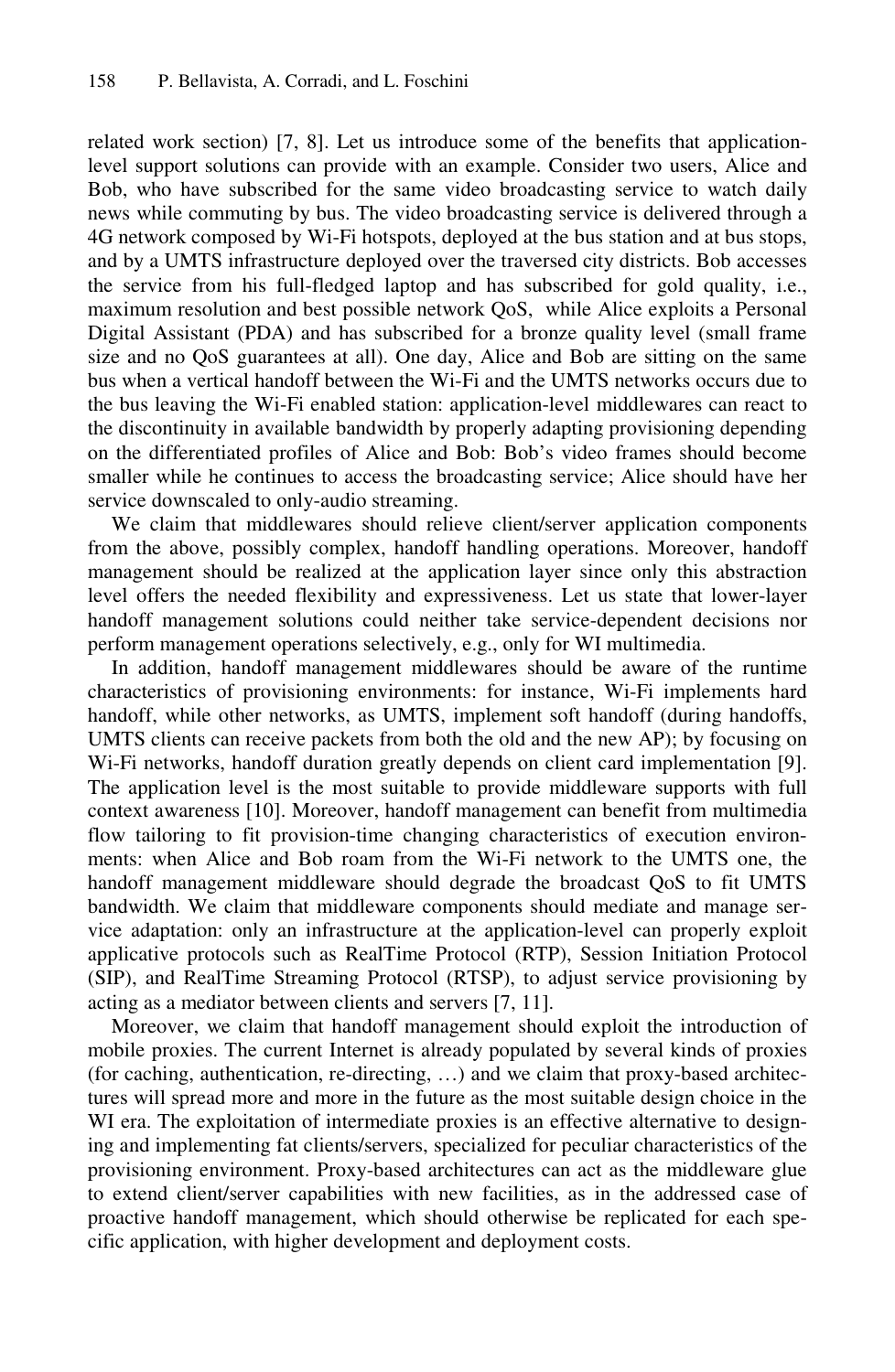In particular, by focusing on WI multimedia, we claim the suitability of middleware proxies running on nodes along the path between clients and servers, and of dynamically injecting the management logic necessary for handoff handling and continuous service adaptation. Proxy-based middleware solutions can enhance the traditional client-to-server interaction model by decoupling the two endpoints with the insertion of an active service path [6]. Active service paths show their effectiveness when there is the need for runtime reconfiguration of only limited path segments and for decentralizing management operations to intermediate nodes traversed by service flows, thus improving scalability [12, 13]. In open and dynamic scenarios, it is crucial to build active paths only where and when needed, depending on the location of client requests and on client mobility during service sessions. To this purpose we claim the need for innovative code mobility techniques to dynamically migrate, install, and discard middleware proxy components at provision time, thus avoiding unnecessary static pre-installation; mobile agents are an effective technology to enable the dynamic mobility of support components depending on application requirements [14].

By concentrating on WI multimedia streaming, mobile proxy-based solutions can also reduce client-to-server signaling when handoffs occur. Continuous services usually adopt connection-less protocols such as UDP, and manage data re-transmissions directly at the application level to react to high jitter and packet losses. In the fixed Internet, the deriving flow-control signaling is fairly limited and present only during network congestions/failures. On the contrary, Wi-Fi hard handoff causes relevant packet losses and is perceived as a network failure at the application level; in traditional multimedia systems, that may produce non-negligible client-to-server signaling and wrong perceptions of client situations at server side. For instance, Internet radios degrade the provided QoS level by switching to lower quality flows, while Video on Demand (VoD) services require client re-buffering after a handoff-driven congestion, thus interrupting flow visualization for the duration of client re-buffering. Middleware proxies located at wired network edges close to their served wireless clients can split the direct client/server connection and significantly reduce both signaling traffic on the service path and QoS degradation at client. It is crucial to have mobile proxies that can follow client roaming at provision time to maintain co-locality with their supported devices during service sessions.

# **3 Proxy-Based Proactive Handoff Management**

The section first introduces the different handoff types managed by the MUM middleware, and then focuses on the architecture of the proactive session handoff facility.

#### **3.1 Handoff Types and Countermeasures for Multimedia Continuity**

The WI consists of several networks that usually cover a large geographical area, each of them consisting of several sub-networks. It is possible to distinguish three types of handoff: micro, macro, and global handoff [4].

*Micro handoff* (intra-subnet handoff) relates to clients that roam between two different Wi-Fi cells without changing IP addresses, i.e., before and after handoff clients are attached to the same subnets. Nonetheless, given that Wi-Fi handoff is hard, micro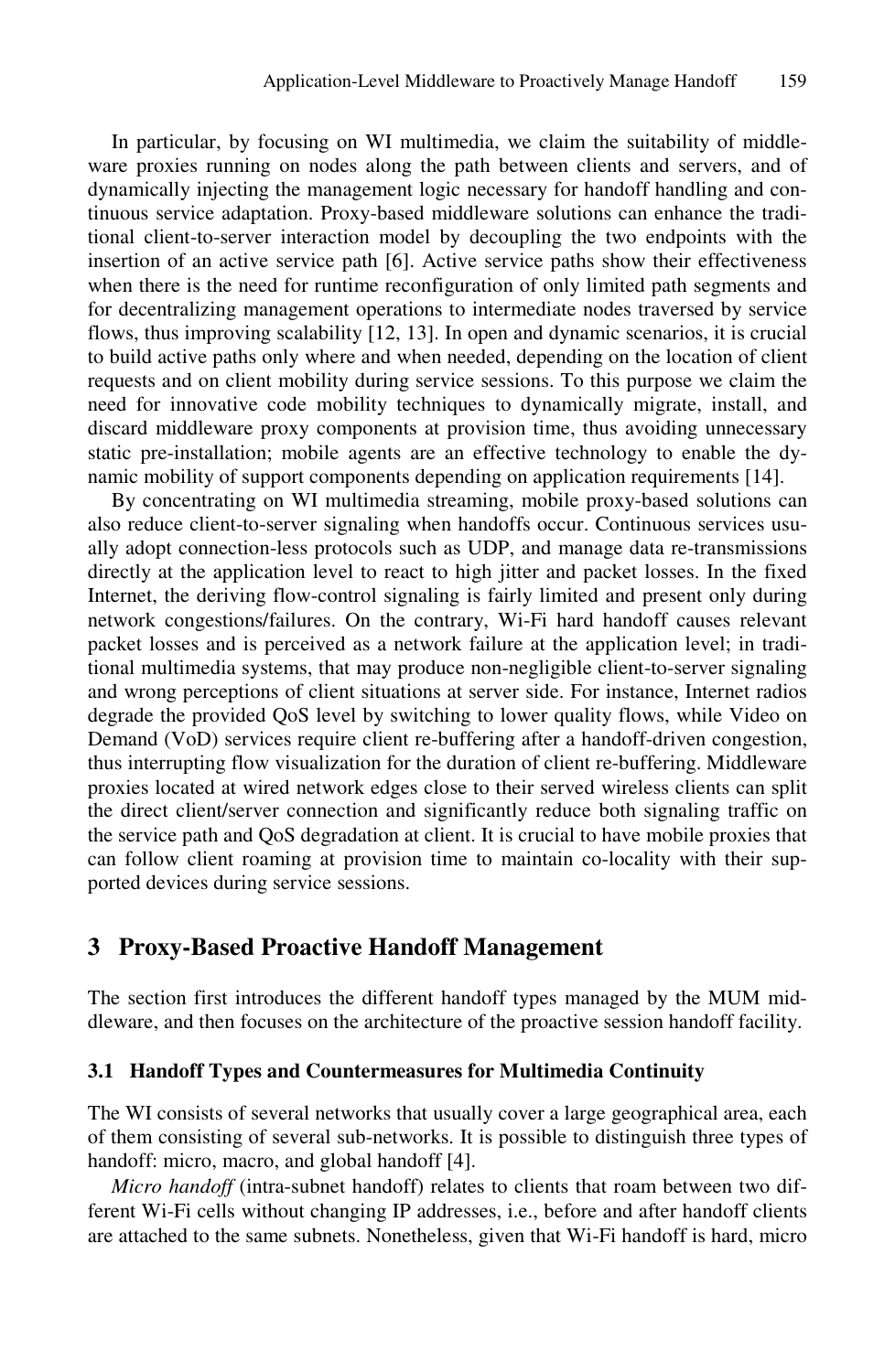handoff may produce packet losses when clients switch from origin to target APs. In particular, it includes three main phases: handoff detection, target AP search, and AP re-association [15]. The last phase is the fastest (usually a few ms) and is almost constant for different vendors [9]; the other two phases are longer and vendor-dependent, since IEEE 802.11 only specifies the mechanisms to implement them, by leaving unspecified their combination and durations. For instance, in a testbed composed by Cisco APs and Cisco/Orinoco Wi-Fi cards, different implementations of IEEE 802.11b probing algorithm largely influence AP search duration (about 400ms for Cisco and 60ms for Orinoco cards) [9]; the handoff discovery phase, i.e., the client decision to start or not a new AP search, is the longest and less standardized process, and may last from 1000ms to 1600ms depending on card implementation [15]. Therefore, the total micro handoff duration may even reach 2s, thus being incompatible with the jitter/packet loss requirements of usual WI continuous services.

*Macro handoff* (intra-domain handoff) refers to clients that move between two Wi-Fi cells attached to different IP subnets and includes network-layer handoff, i.e., client IP address change. In particular, macro handoff duration exceeds micro handoff of the time needed to get new IP addresses at target subnets. Widespread solutions for wired networks, such as Dynamic Host Configuration Protocol (DHCP), requires some seconds to complete address re-configuration and do not fit WI continuous services.

*Global handoff* (inter-domain handoff), instead, regards mobile clients that roam between two Wi-Fi cells attached to different Internet domains. This requires not only address change, but also some additional time to perform authentication, authorization, and accounting operations, usually necessary when entering a new access domain. Moreover, domain change could also require session re-configuration: for instance, in the new domain there could be a new server, functionally equivalent to the one used in the origin domain, with better QoS and/or lower pricing.

Client-side data buffering is a common solution in streaming over wired networks to smooth possible congestions and packet losses along client-to-server paths. Nonetheless, we claim the unsuitability of traditional buffering, i.e., only pre-fetching chunks of multimedia flows at clients, to support multimedia continuity during Wi-Fi handoffs. In fact, macro and global handoffs require service path reconfiguration to redirect provisioned flows to new client addresses and service reconfiguration time can be long (client-to-server roundtrip time, redirection request processing time at server, …), thus imposing too heavy data buffering at clients. Moreover, if reconfiguration time is longer than handoff, all data transmitted by the server to client old addresses are wasted and must be re-sent, while they could be locally moved from the last client location to the new one until data redirection is completed. In addition, even in the case that client-side buffers could store enough data to sustain streaming continuity, long disconnection periods (up to 2s) could produce misleading signaling to the server and QoS degradation. Finally, when providing WI live streaming, it is not possible to command server flow rewinding and, consequently, long handoff durations necessarily produce streaming gaps as long as the difference between Wi-Fi disconnection time and client-side buffer duration. In any case, let us point out that WI client-side buffers should be as limited as possible since most clients are expected to have limited memory/storage capabilities.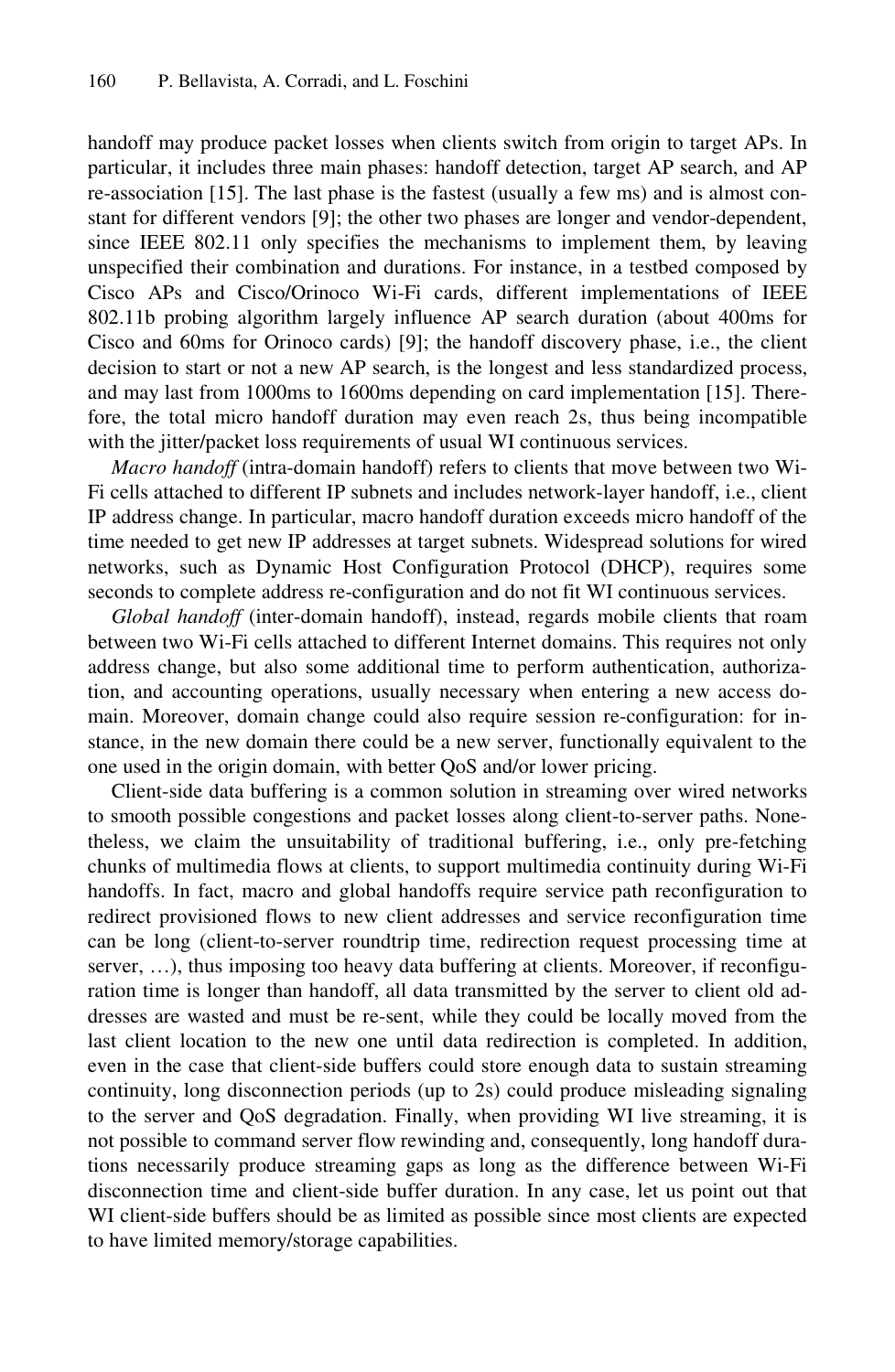### **3.2 MUM Proxies for Proactive Handoff Management**

The architecture of the MUM infrastructure to dynamically activate intermediate nodes for quality control and adaptation of WI multimedia streaming has already been presented elsewhere [6]; in the following, the paper originally focuses on MUM proactive management of Wi-Fi micro, macro, and global handoff. MUM grants service continuity by performing proactive handoff management at the application level, with WI-multimedia-specific protocols that aim at minimizing server signaling and client requests for flow redirection. MUM provides a proxy-based middleware support for micro, macro, and global handoffs by splitting client-server direct interaction and managing handoff at intermediate nodes. In addition, MUM employs an original twolevel buffering technique to store data flows at both clients and proxies. Two-level buffering interacts with our lightweight Wi-Fi handoff prediction technique (Received Signal Strength Indication-Grey Model - RSSI-GM) that distinguishes which type of handoff is likely to occur with an appropriate advance time depending on the handoff type; the extensive presentation of our RSSI-GM solution is in [16]. MUM proxies interwork with lightweight MUM client stubs, which are the only middleware components executing on client devices and in charge of transparently interfacing to even legacy multimedia players and of executing the RSSI-GM prediction algorithm.



**Fig. 1.** MUM Handoff Management Architecture

In addition to client-side buffering, MUM originally proposes to exploit a second level of buffering proxies that use the storage resources of workstations on the wired network. Second-level buffers receive and store incoming flows during client disconnection, thus avoiding service interruptions, frame losses, and server re-transmissions. They are capable of promptly filling up client buffers at reconnection after handoff; they help in enabling streaming continuity also for clients with very limited memory resources; they interact with MUM handoff predictor to proactively increase their size only when handoffs are likely to occur. Besides, even in normal situations (far from handoffs) second-level buffers can improve visualization quality: they enable local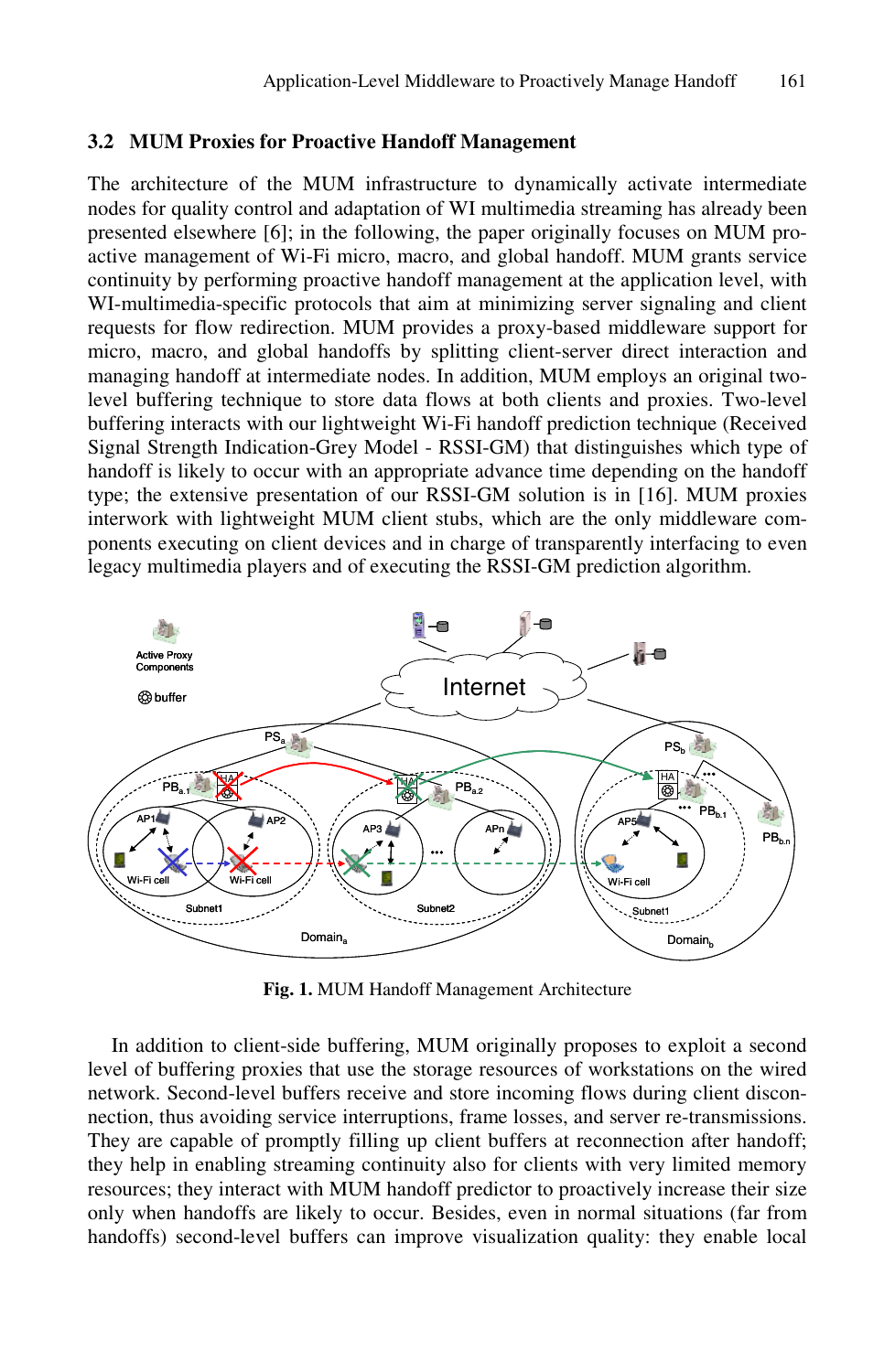retransmissions to client-side buffers in the case of packet losses due to the fragile connectivity of last wireless hops. In addition, second-level buffers hosted on the wired network can widen the accessibility of multimedia services by alleviating power consumption on limited clients [17]. MUM devices also continue to host firstlevel buffers with limited size, as commonly employed to improve user-perceived quality, by smoothing network jitter effects: client-side buffers are crucial to provide multimedia frames to local players in the time interval of client disconnection during handoffs.

With a finer level of detail, MUM supports handoff management by activating a mobile proxy (the Handoff Agent – HA) at the Proxy Buffer (PB) node in the service path between client and server (see Figure 1). MUM automatically instantiates a new HA, implemented as a mobile agent, when a client starts a streaming session: once activated, HA performs proactive handoff operations and manages second-level buffering for its client for the whole session duration, by executing in its proximity and migrating to follow it in the case of subnet/domain change.



**Fig. 2.** Micro (a), macro (b), and global (c) handoff procedures

MUM micro handoff management starts when RSSI-GM foresees a client handoff. Triggered by handoff prediction notification (step 2 in Figure 2a), HA increases the size of its second-level buffer to store all data arriving from the server during micro handoff disconnection; second-level buffer size depends on micro handoff duration and, consequently, on several parameters related to client Wi-Fi card implementation. When the client is disconnected from its origin AP and not yet re-connected at the destination one, HA continues to buffer incoming streams as in normal conditions, while the player uses client-side buffered frames to sustain multimedia rendering. After reattachment at destination, the client stub notifies HA, thus causing the retransmission of lost frames (steps 3 and 4 in Figure 2a). Let us note that PB hosts HAs for all clients currently connected to the same subnet.

Macro handoff extends micro handoff with client address change, as shown in Figure 2b. By following the design principles of Section 2.2, MUM locally manages service reconfiguration and distributes handoff management load by exploiting code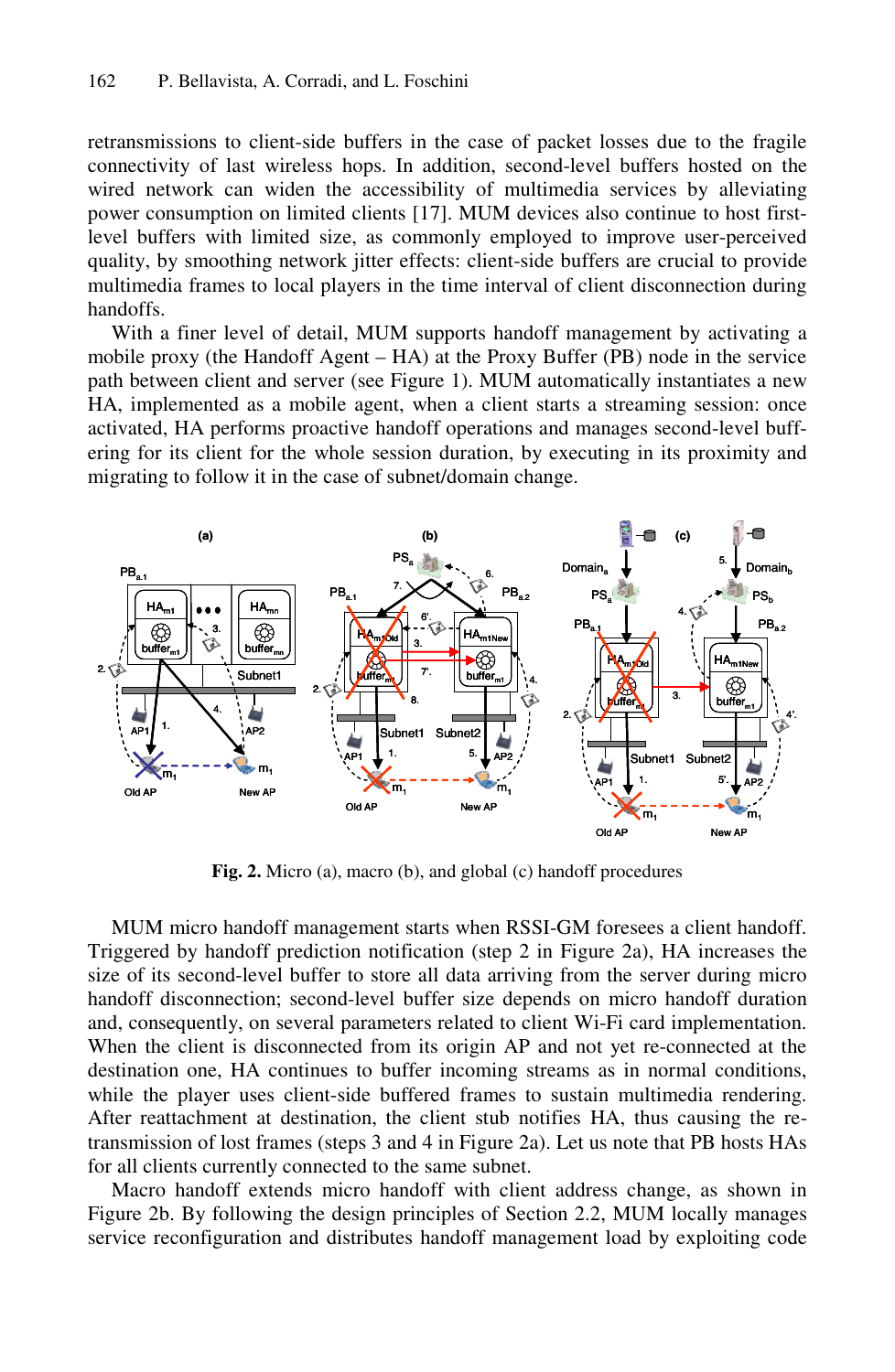mobility. Local reconfiguration is made possible by introducing an indirection point (the Proxy Switch – PS) in the client-to-server service path: PS works as an application-level router that forwards the multimedia flow to the HA current location. MUM micro and macro handoff management operations proceeds in the same way until handoff prediction. At the notification of a macro handoff, the old HA enlarges its second-level buffer, clones itself, sends its clone (new HA) with a copy of the current second-level buffer to the new PB (step 3 in Figure 2b), and continues filling up its buffer. Once attached to the new subnet and obtained a new IP address, the client stub triggers the retransmission of un-received multimedia frames due to temporary disconnection (step 4). As a consequence, the new HA starts refilling client buffer (step 5), commands PS to redirect the flow to itself (step 6), and asks the old HA for the multimedia data received after its migration (by indicating the last frame in the new second-level buffer, step 6'). After sending that data, the old HA terminates (steps 7' and 8); the new HA, instead, reconstructs the flow by merging data from old HA and PS, and forwards the merged stream to the stub. Let us note that the protocol requires no PS-side buffering and produces no signaling/transmissions unless clients connect to new subnets. Finally, to avoid DHCP long latency, MUM adopts Dynamic Registration and Configuration Protocol for IP address re-assignment [18].

If compared with macro handoff, the additional complexity of global handoff is the possibility and suitability of performing also non-local service path reconfiguration, possibly up to the server node. First of all, adding another indirection point would activate a new PS within the wired Internet core, while MUM aims at deploying its middleware components only at wired-wireless network edges. In addition, MUM has the goal of keeping separated different administration domains, to distribute proxy management responsibilities and to facilitate resource accounting. Global and macro handoffs proceed in the same way as far as the old HA sends its clone towards the new PB. Then, in global handoffs, while the new HA waits for its client, it immediately starts the server re-connection operations to reduce as much as possible reconfiguration time (step 4 in Figure 2c). After client reattachment (step 4'), the new HA refills client buffer while it continues waiting for the flow from the server to merge it with second-level buffer data, as in the case of macro handoff. Let us note that global handoff only requires minimum management between the two domains: similarly to [19], the only system management operation needed is to set logical correspondences between APs in reciprocal visibility at domain boundaries and PB host names, to enable the correct migration of HAs to their destination nodes.

## **4 Experimental Results**

To thoroughly evaluate the effectiveness of the MUM handoff management infrastructure, it is necessary to test the MUM prototype in a wide-scale deployment scenario, i.e., a WI testbed composed by several domains, several subnets, dozens of Wi-Fi APs, and hundreds of served roaming clients. Such a large testbed is difficult to deploy and would require a large number of available mobile users to accomplish valuable experiments; therefore, as many other research proposals in the WI area, we have decided to exploit a simulator to feed the MUM prototype with realistic data about client roaming in a modeled wide-scale deployment scenario. Several wired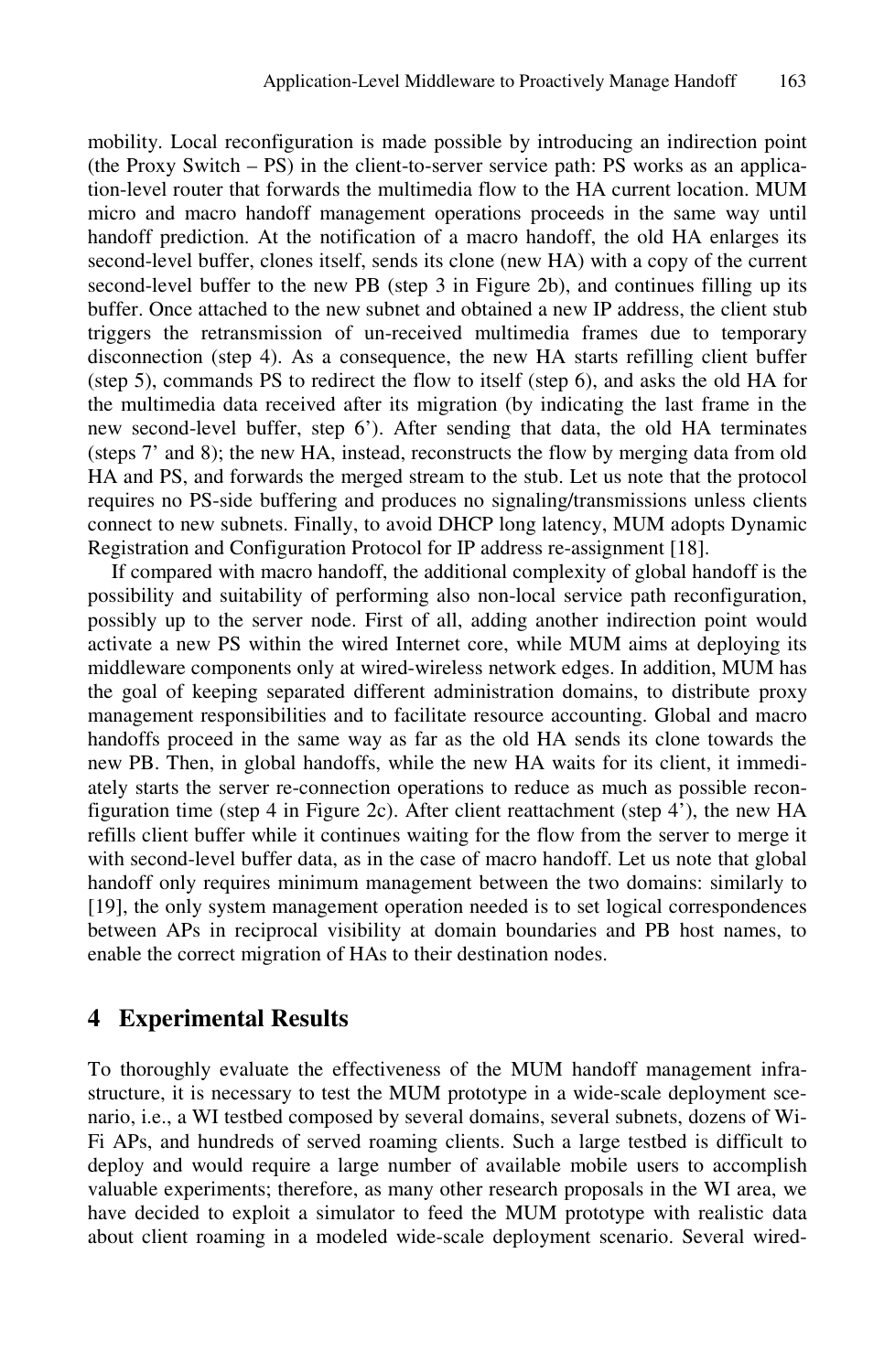network simulators are available, from both academy and industry; some of them also include wireless network modeling but, to the best of our knowledge, none addresses the specific problems of simulating different Wi-Fi card behaviors during handoff and of feeding pluggable software prototypes with simulation-generated handoff data. Thus, we have decided to develop a simple simulator that models user mobility and traversed tracks, calculates the RSSI values of mobile clients, feeds the MUM predictor with those values, and mimics physical/datalink/network-layer behaviors by temporary interrupting streaming transmission during handoffs. The considered WI testbed consists of 2 Internet domains and 6 subnets with 48 Wi-Fi cells; a mix of 600 wireless clients equipped with Cisco and Orinoco cards randomly move with variable speed between 0,6m/s and 1,5m/s; RSSI fluctuation has a 3dB standard deviation.

MUM components are implemented in Java and exploit the portable SUN Java Media Framework (JMF) for RTP-based video streaming and RTCP-based monitoring; in the experiments, we have provisioned H263-encoded VoD flows (frame size=176x144 pixels, and frame rate 8fps). Experimental results obtained in previous work have shown that HA migration and activation at new PBs takes less than 400ms; DRCP lasts about 100ms; macro handoff flow re-direction and merging require about 500ms; global handoff flow reconfiguration requires 340ms for PS interposition and 100ms for RTP streaming activation (with a JMF server); we assume 250ms as roundtrip time [6]. In other words, handoff duration is between 440ms and 1500ms for micro handoff, about 1900ms for macro handoff, and about 2300ms for global handoff.

Among the different experimental results that can provide significant indications about middleware performance, the paper originally focuses on evaluating the impact of handoff prediction on proactive buffer management and, consequently, on the maintenance of streaming continuity. To this purpose, we have measured four primary performance indicators: *Efficiency* = (PHO/PH)\*100, *Error* = (NPH/PH)\*100, *Effectiveness* = (SH/PHO)\*100, and *Continuity* = (CV/SH)\*100. Predicted Handoffs (PH) is the number of handoffs foreseen by MUM predictor; Predicted Handoffs Occurred (PHO) is the number of PH corresponding to actual handoffs in the simulated environment; Non-Predicted Handoffs (NPH) is the number of actual handoffs occurred without an associated correct prediction; Successful Handoffs (SH) are PH occurred when the second-level buffer is correctly sized (for micro handoffs) or when new HA activation terminates before client re-attachment to target APs (for macro and global handoffs); and Continuous Visualizations (CV) represent how many times new HAs have completed merging operations before the termination of buffers from old PBs (this performance figure only applies to macro and global handoffs).

As reported in Table 1, Efficiency and Error experimental results show that shortterm predictions are more challenging for the MUM middleware than long-term ones. That primarily depends on the characteristics of RSSI-GM prediction, which exploits past RSSI values to estimate future client position, and MUM stubs can maintain longer past RSSI sequences for global handoff prediction. Long-term predictions, however, have shown a higher standard deviation, i.e., the exact handoff time of global handoff is harder to predict. In general, Efficiency and Error are strictly related to required prediction advance time, while Effectiveness and Continuity mainly depend on correct second-level buffer sizing and prediction standard deviation. For instance, when early predictions occur, clients re-attach before the completion of the MUM handoff procedure, thus decreasing Effectiveness and Continuity.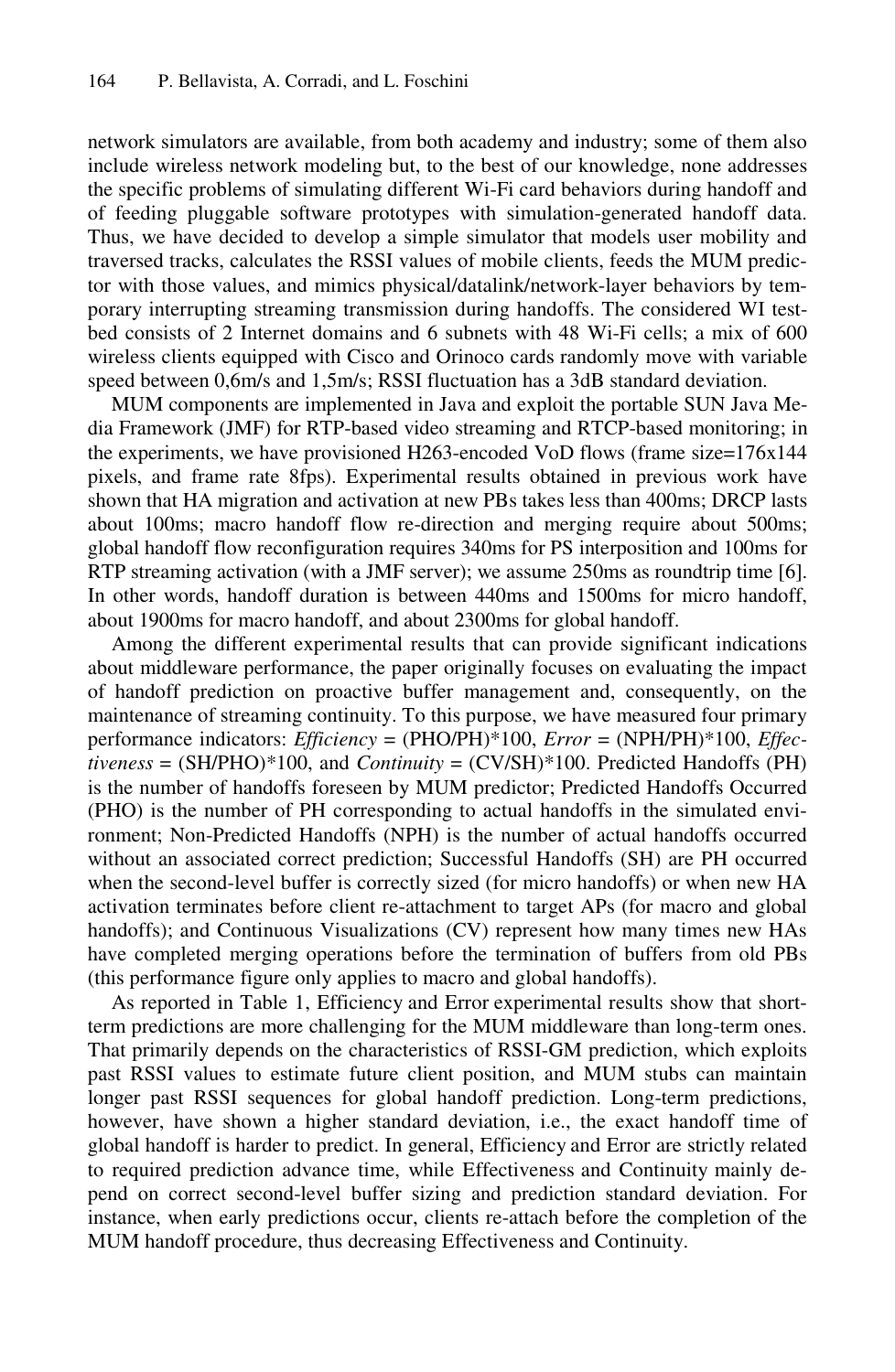|              | <b>Efficiency</b> | Error | <b>Effectiveness</b> | Continuity               |
|--------------|-------------------|-------|----------------------|--------------------------|
| Micro        | 90                |       | 99                   | $\overline{\phantom{a}}$ |
| <b>Macro</b> | 93                |       | 98                   | 99                       |
| Global       | ąq                |       | Q <sub>7</sub>       | ۵s                       |

**Table 1.** Micro, macro, and global handoff performance indicators

Micro handoff presents the worst Efficiency indicator, while Effectiveness is high, thus pointing out that MUM correctly dimensions second-level buffers in this case. Macro handoff limits useless HA migrations to 7% and achieves a good Error; Effectiveness is still high, i.e., almost all HA activations terminate before client reattachment; Continuity is compromised only by sporadic late predictions. Finally, global handoff longer duration improves both Efficiency and Error; however, high standard deviation on predictions reduces Effectiveness and Continuity. Micro handoff Efficiency improvements are possible by anticipating handoff predictions and consequently paying an earlier second-level buffer enlargement, thus trading between Efficiency and storage overhead at proxies. Let us note that high standard deviation on predictions risks to produce cases of too late predictions, which also require second-level buffer refresh (at new locations) to renew obsolete data (sent in the meanwhile to clients at old locations). To overcome the problem, in global and micro handoff predictions, MUM commands HAs to continuously refresh the current and new second-level buffers until clients re-attach; in addition, MUM refreshes the buffers stored at new PBs until client re-attachments, and new HAs command PSs to forward flows to both old and new second-level buffers.

# **5 Related Work**

The distribution of both traditional and multimedia services over the WI is introducing novel significant challenges. By focusing on handoff management, several research proposals have worked at the datalink and network layers of the OSI stack: [20] and [4] survey a number of micro, macro, and global mobility management proposals that tend to minimize handoff delays and packet losses in the context of Mobile IP. These general-purpose approaches suffer from the portability limitations typical of solutions at datalink/network layers and address handoff issues uniformly for any service developed on top of them, thus making impossible differentiated strategies for different application domains.

By concentrating on the few application-level approaches already available in the literature, [11] proposes to deploy a proxy-based infrastructure for service continuity in the specific case of macro handoffs by exploiting standard Linux tools to forward multimedia flows. More recently, the same researchers have enhanced their solution via SIP: the guideline is to employ multicast in a local domain and movement prediction to reduce packet losses during SIP session re-directions [7]. Their solution does not require ad-hoc infrastructures at client domains; however, it needs complex network management functionality, assumes a collaborative secure deployment environment, and does not include original handoff prediction mechanisms.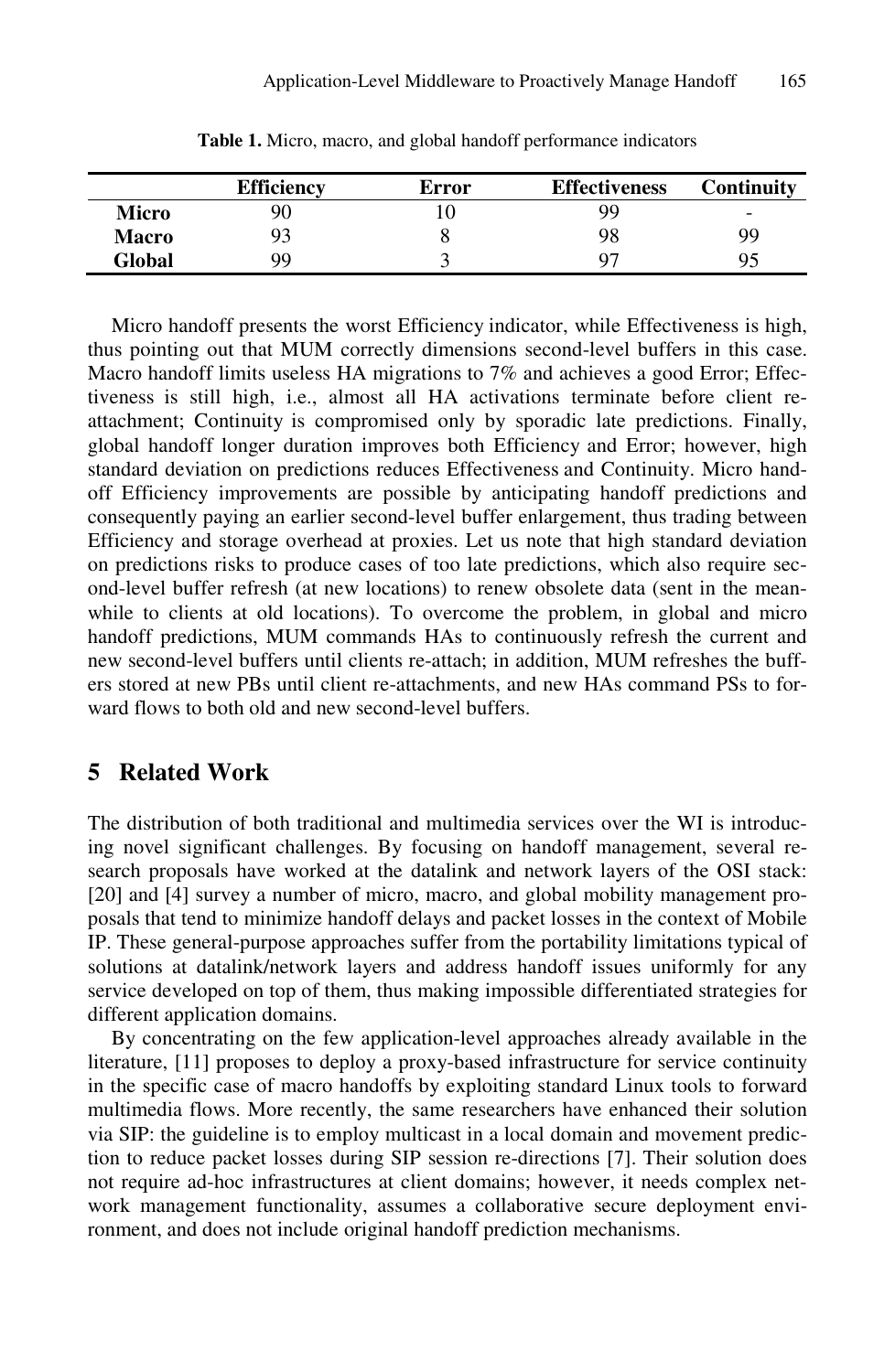Proxy Intelligent Modules for Adapting Traffic Efficiently (PRIMATE) proposes a proxy-based infrastructure to support micro, macro, and global handoff [8]. PRIMATE proxies are typically deployed at Wi-Fi APs, but can also install at border gateways connecting local networks to the rest of the Internet: similarly to MUM, they locally manage service reconfiguration without server intervention and predict client movements to adapt proxy-based buffering. However, PRIMATE prediction technique is centralized, scarcely scalable, and requires dedicated hardware; in addition, PRIMATE exploits kernel-level client modifications (data interceptors) that should be statically installed at each participant [21]. Another similar research proposal is [22], which describes a proxy-based mobile agent middleware for multimedia streaming: it proposes to employ proxies, called Virtual Servers, to assist roaming users but, differently from MUM, its proxies do not support proactive buffer movement and can be deployed only in intra-domain, ad-hoc, and statically installed network environments with specialized custom APs.

# **6 Conclusions and On-Going Work**

Middleware proxies working over the fixed network on behalf of their resourceconstrained clients are demonstrating their suitability and effectiveness in the WI, especially when integrated with Wi-Fi handoff prediction. In particular, handoff prediction can help in realizing novel proactive proxy-based infrastructures that perform adaptive second-level buffering to eliminate/smooth the different discontinuity issues intrinsic to micro, macro, and global handoffs. The MUM research work is showing that it is possible to preserve WI multimedia streaming continuity, even to limited client devices, by adopting an application-level middleware approach that is portable and dynamically deployable over the standard WI.

The promising experimental results of the MUM prototype, both in the presented wide-scale simulated environment and in small WI deployment scenarios in our campus, are encouraging further research. In particular, we are extending our solution to support vertical handoff towards Bluetooth connectivity and to enforce different Service Level Agreements when client roam to highly populated congested Wi-Fi cells.

# **Acknowledgements**

Work supported by MIUR FIRB WEB-MINDS and CNR Strategic IS-MANET Projects.

# **References**

- 1. M.S. Corson et al.: Mobile and Wireless Internet Services: Putting the Pieces Together. IEEE Communications, Vol. 39, No. 6 (2001)
- 2. W. Stallings: Wireless Communications and Networks. Pearson Education (2001)
- 3. P. Ramanathan et al.: Dynamic Resource Allocation Schemes during Handoff for Mobile Multimedia Wireless Networks. IEEE Journal on Selected Areas in Communications, Vol. 17, No. 7 (1999)